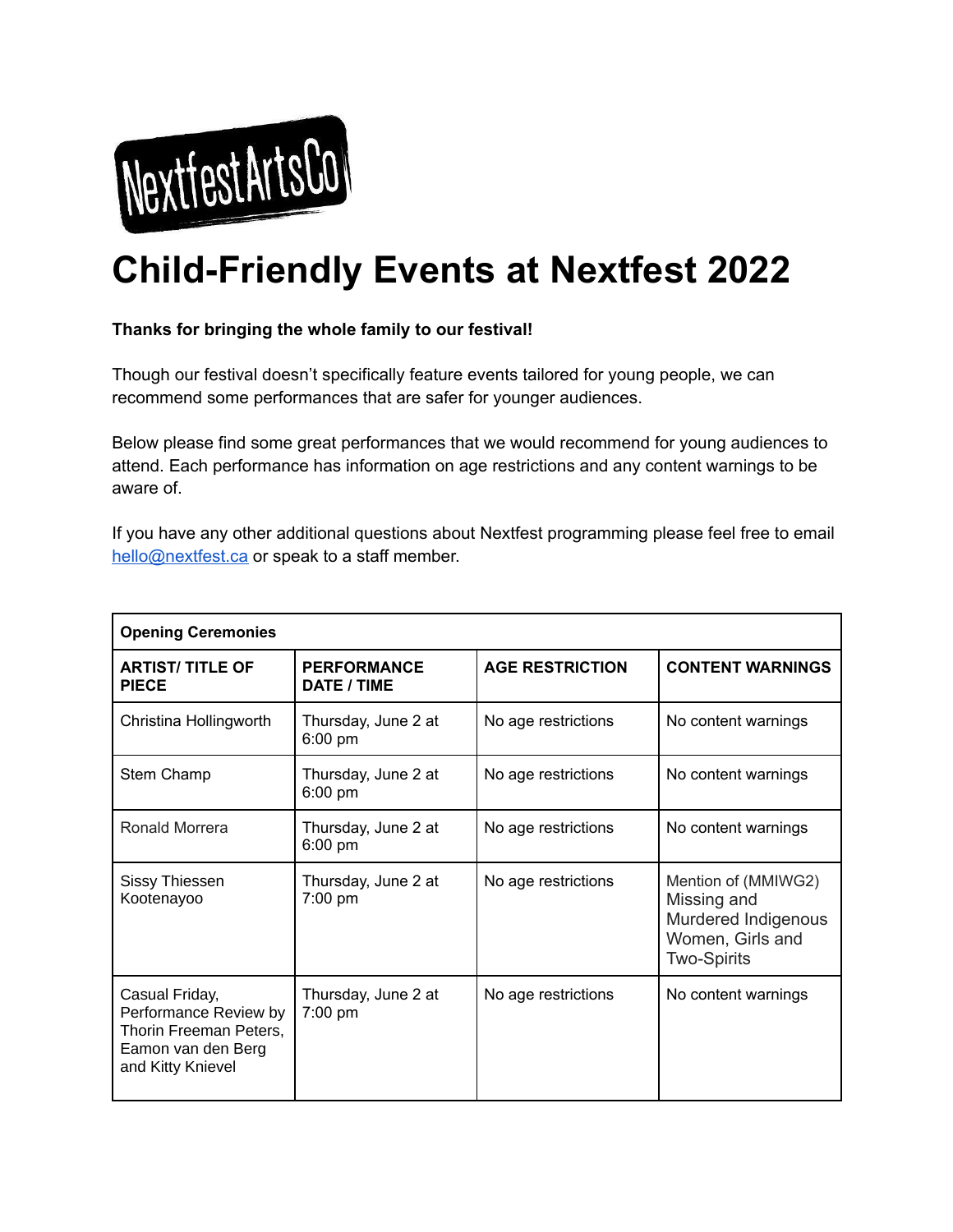| 坐月子 Sitting the<br>Month by Kathryn<br>Gwun-Yeen Lennon<br>and Jia Jia Yong | Thursday, June 2 at<br>7:00 pm           | No age restrictions                                        | No content warnings                                                                                                                                             |  |  |
|-----------------------------------------------------------------------------|------------------------------------------|------------------------------------------------------------|-----------------------------------------------------------------------------------------------------------------------------------------------------------------|--|--|
| MacEwan Youth Jazz<br>Orchestra                                             | Thursday, June 2 at<br>7:00 pm           | No age restrictions                                        | No content warnings                                                                                                                                             |  |  |
| DJ: DJ Wr4k3r                                                               | Thursday, June 2 at<br>9:00 pm           | No age restrictions                                        | No content warnings                                                                                                                                             |  |  |
| <b>Theatre- Mainstage</b>                                                   |                                          |                                                            |                                                                                                                                                                 |  |  |
| <b>ARTIST/ TITLE OF</b><br><b>PIECE</b>                                     | <b>PERFORMANCE</b><br><b>DATE / TIME</b> | <b>AGE RESTRICTION</b>                                     | <b>CONTENT</b><br><b>WARNINGS</b>                                                                                                                               |  |  |
| Moonie and Maybee<br>Dig Up a Grave                                         | Various dates<br>throughout festival     | Recommended 14+                                            | Blood, Death / Dying,<br>Strobe Lights, Sudden<br>Loud Noises, Loud<br>Sounds or Loud Music,<br>Bright Lights, Violence,<br>Cartoonish Violence,<br>Smoke / Fog |  |  |
| <b>Host Town</b>                                                            | Various dates<br>throughout festival     | No age restrictions, but<br>please see Content<br>Warnings | Lyrics have references<br>to Adult Language /<br>Adult Content, Death /<br>Dying, Violence                                                                      |  |  |
| <b>Theatre - Progress Showings</b>                                          |                                          |                                                            |                                                                                                                                                                 |  |  |
| <b>ARTIST/TITLE OF</b><br><b>PIECE</b>                                      | <b>PERFORMANCE</b><br>DATE / TIME        | <b>AGE RESTRICTION</b>                                     | <b>CONTENT</b><br><b>WARNINGS</b>                                                                                                                               |  |  |
| <b>QUEER CHORDS:</b><br>Journeys of Resilience<br><b>Across Generations</b> | Friday, June 10 at 5:00<br>pm            | No age restrictions, but<br>please see Content<br>Warnings | Loud music                                                                                                                                                      |  |  |
| <b>Theatre- Workshop Readings</b>                                           |                                          |                                                            |                                                                                                                                                                 |  |  |
| <b>ARTIST/ TITLE OF</b><br><b>PIECE</b>                                     | <b>PERFORMANCE</b><br><b>DATE / TIME</b> | <b>AGE RESTRICTION</b>                                     | <b>CONTENT</b><br><b>WARNINGS</b>                                                                                                                               |  |  |
| Strathcona Retold                                                           | Sunday, June 5 at<br>10:00 am            | No age restrictions, but<br>please see Content<br>Warnings | Adult Language / Adult<br>Content, Death / Dying,<br>Violence                                                                                                   |  |  |
|                                                                             |                                          |                                                            |                                                                                                                                                                 |  |  |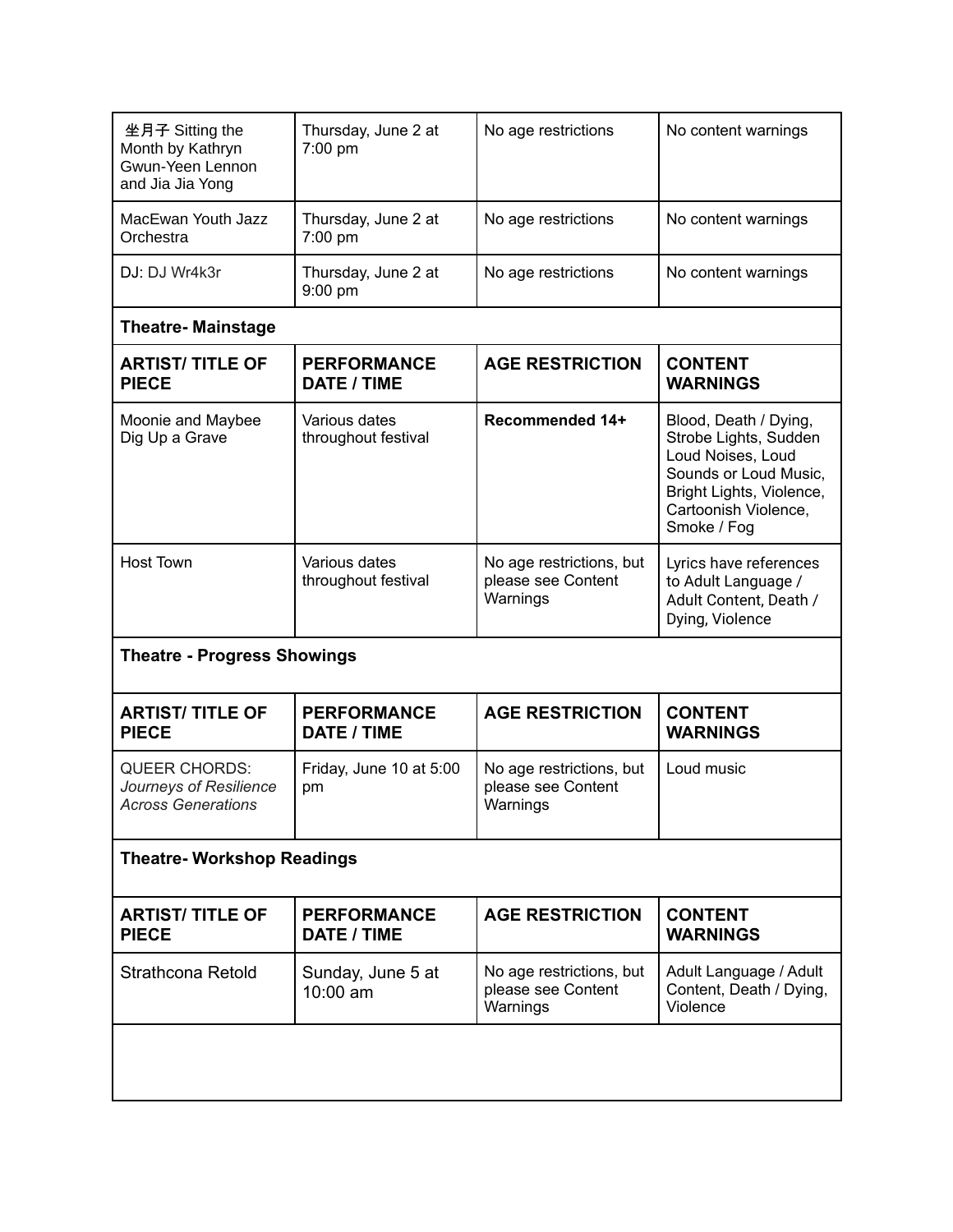| One Night Only Events (Showcases and Nite Clubs)                                                            |                                                    |                                                                   |                                                                                              |  |  |
|-------------------------------------------------------------------------------------------------------------|----------------------------------------------------|-------------------------------------------------------------------|----------------------------------------------------------------------------------------------|--|--|
| <b>ARTIST/ TITLE OF</b><br><b>PIECE</b>                                                                     | <b>PERFORMANCE</b><br>DATE / TIME                  | <b>AGE RESTRICTION</b>                                            | <b>CONTENT</b><br><b>WARNINGS</b>                                                            |  |  |
| You Might Notice<br>Something Different<br>About Me (Comedy<br>Showcase)                                    | Wednesday, June 8 at<br>9:00 pm                    | No age restrictions, but<br>please see Content<br>Warnings        | Some adult themes. No<br>vulgar language or<br>overt sexual. Mostly<br>innuendo or allusion. |  |  |
| <b>Digital Projects (Online)</b>                                                                            |                                                    |                                                                   |                                                                                              |  |  |
| <b>ARTIST/TITLE OF</b><br><b>PIECE</b>                                                                      | <b>PERFORMANCE</b><br>DATE / TIME                  | <b>AGE RESTRICTION</b>                                            | <b>CONTENT</b><br><b>WARNINGS</b>                                                            |  |  |
| One With                                                                                                    | Accessible anytime<br>online at<br>www.nextfest.ca | No age restrictions                                               | No content warnings                                                                          |  |  |
| What's Next?<br>A-Choose-Your-Own-<br>Audio-<br>Journey                                                     | Accessible anytime<br>online at<br>www.nextfest.ca | No age restrictions, but<br>please see Content<br>Warnings        | Adult Language / Adult<br>Content, Death / Dying                                             |  |  |
| <b>EMI LAARA: Little</b><br><b>Stories to Dream</b>                                                         | Accessible anytime<br>online at<br>www.nextfest.ca | No age restrictions                                               | No content warnings                                                                          |  |  |
| <b>Dance</b>                                                                                                |                                                    |                                                                   |                                                                                              |  |  |
| <b>ARTIST/ TITLE OF</b><br><b>PIECE</b>                                                                     | <b>PERFORMANCE</b><br><b>DATE / TIME</b>           | <b>AGE RESTRICTION</b>                                            | <b>CONTENT</b><br><b>WARNINGS</b>                                                            |  |  |
| <b>WHIRL Program (Slip</b><br>Through the Fog, Pivot,<br>ESPARTANÆ)                                         | Various dates<br>throughout festival               | No age restrictions                                               | No content warnings                                                                          |  |  |
| <b>WITHSTAND</b><br>Program (Direct<br>Sunlight Only: A Solo,<br>Departure, Minutes,<br>Hours, Days, Years) | Various dates<br>throughout festival               | No age restrictions,<br>but please see<br><b>Content Warnings</b> | Sudden Loud Noises,<br>Loud Sounds or Loud<br>Music, Trauma / PTSD                           |  |  |
| <b>Nextfest High School</b>                                                                                 |                                                    |                                                                   |                                                                                              |  |  |
| <b>ARTIST/ TITLE OF</b><br><b>PIECE</b>                                                                     | <b>PERFORMANCE</b><br><b>DATE / TIME</b>           | <b>AGE RESTRICTION</b>                                            | <b>CONTENT</b><br><b>WARNINGS</b>                                                            |  |  |
| The Power of Four                                                                                           | Various dates<br>throughout festival               | No age restrictions                                               | No content warnings                                                                          |  |  |